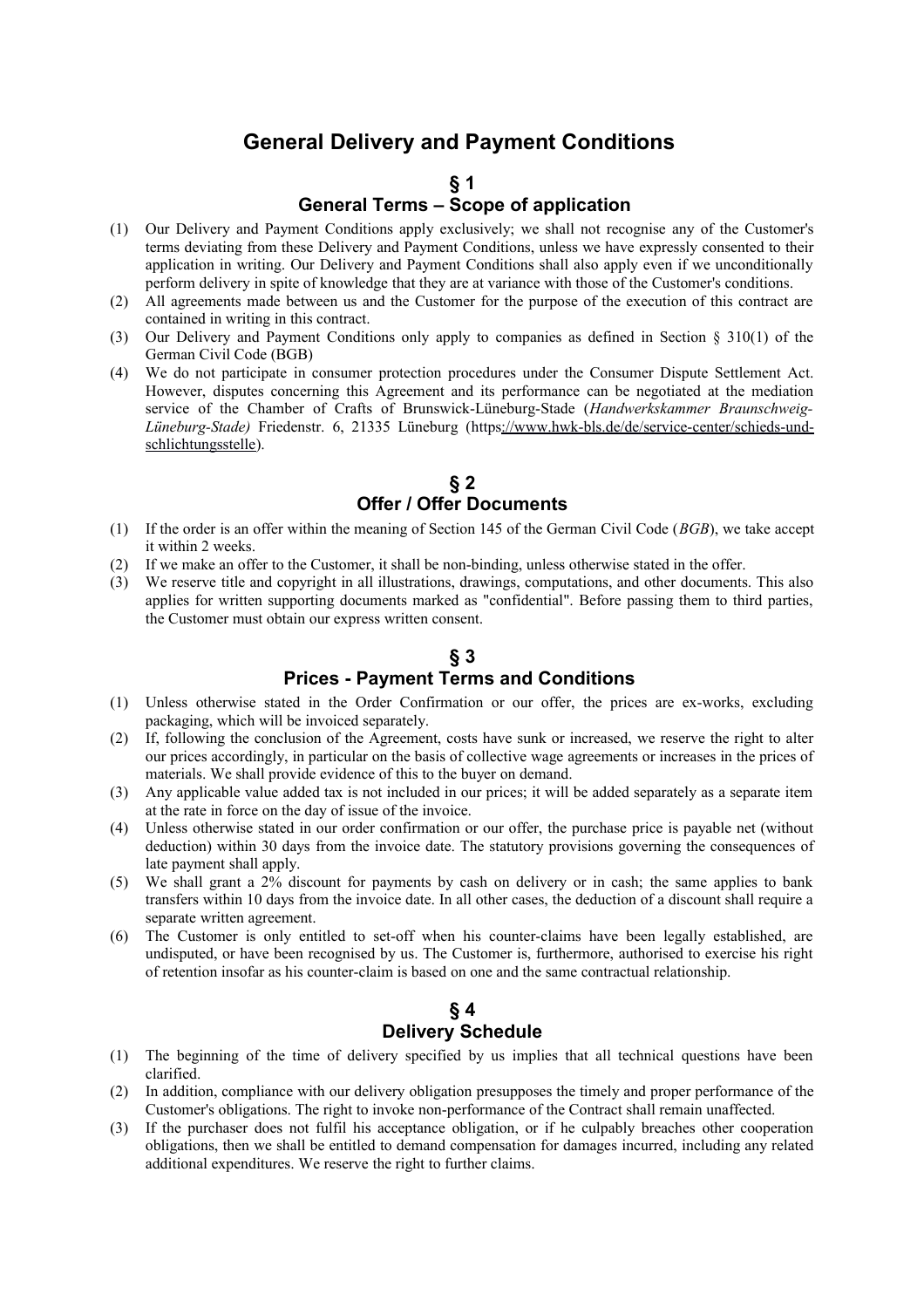- (4) Insofar as the preconditions under (3) exist, the risk of an accidental loss or the accidental deterioration of the purchase object shall pass to the Customer at the moment when he fails to fulfil his acceptance obligations.
- (5) We shall be liable in accordance with statutory provisions insofar as the underlying purchase agreement is a transaction at a fixed date as defined by Section 286 (2, No 4) BGB or S 376 of the German Commercial Code (*HGB*). We shall also be liable in accordance with the statutory provisions insofar as the Customer is entitled to claim that he is no longer interested in the further fulfilment of the contract in consequence of a delay in delivery, for which we are responsible.
- (6) Furthermore, we shall accept liability in accordance with the statutory provisions insofar as the delayed delivery is based on an intentional or grossly negligent breach of contract for which we are responsible; the fault of our representatives or vicarious agents shall be attributed to us. Insofar as the delayed delivery is based on an intentional or grossly negligent breach of contract for which we are responsible, our liability for damages shall be limited to the foreseeable typically occurring damage.
- (7) We shall also be liable in accordance with the statutory provisions insofar as the delay in delivery that was due to us was caused by culpable breach of a material contractual obligation; in such a case, however, our liability for damages shall be limited to the foreseeable typically occurring damages.
- (8) If we are prevented from performing our contractual obligations on time be it due to our suppliers failing to fulfil their obligations because of energy shortages, traffic disturbance, industrial action, the delivery time will be delayed commensurately.
- (9) Other statutory claims and rights of the Customer shall remain unaffected.

#### **§ 5 Transfer of Risk - Packaging Cost**

- (1) Unless otherwise stated in the acceptance of order, the delivery is "ex-works".
- (2) Special agreements shall apply for the return of packaging.
- (3) Insofar as the Customer desires, we shall take out transport insurance for the shipment; the Customer shall pay the costs accruing for this.

## **§ 6 Liability for Defects**

- (1) Claims for defects by the Customer presuppose that the latter has duly complied with his obligations to inspect and give notice of defects pursuant to Section 377 of the German Commercial Code.
- (2) Insofar as the purchase object has a defect, we shall be entitled at our option to subsequent performance in the form of eliminating the defect or delivering a new item free of defects. In case of the elimination of the defect or a substitute delivery, we shall be obliged to pay expenses required for the subsequent performance, in particular, the costs of transport, freight, labour and materials insofar as these are not increased by the purchase object having been brought to a location other than the place of performance.
- (3) If the subsequent performance is unsuccessful, the Customer shall be entitled to demand rescission or a price reduction at his option.
- (4) We shall be liable in accordance with the statutory provisions insofar as the Customer claims damages based on intentionality or gross negligence, including intentionality or gross negligence on the part of our representatives or vicarious agents. Insofar as we are not accused of an intentional breach of contract, liability for damages shall be limited to the foreseeable typically occurring damage.
- (5) We shall be liable in accordance with the statutory provisions, insofar as we culpably breach a material term of the contract, which would have rendered the performance of the contract possible (essential contractual obligation); in such a case as well, liability for damages shall be limited to the foreseeable typically occurring damage.
- (6) Insofar as the Customer is entitled to compensation for the damage instead of performance, our liability is also limited to the foreseeable, typically occurring damage within the scope of (3).
- (7) This shall not affect liability for culpable injury to life and limb or health; this shall also apply to mandatory liability pursuant to the Product Liability Act.
- (8) Liability is excluded except where regulated otherwise above.
- (9) The period of limitation for claims for defects shall be 12 months calculated from the transfer of risk.
- (10) The period of limitation in case of claims asserting a right of recourse for deliveries pursuant to SS 478, 479 BGB shall remain unaffected; it shall not exceed live years, calculated from the date of delivery of the defective item.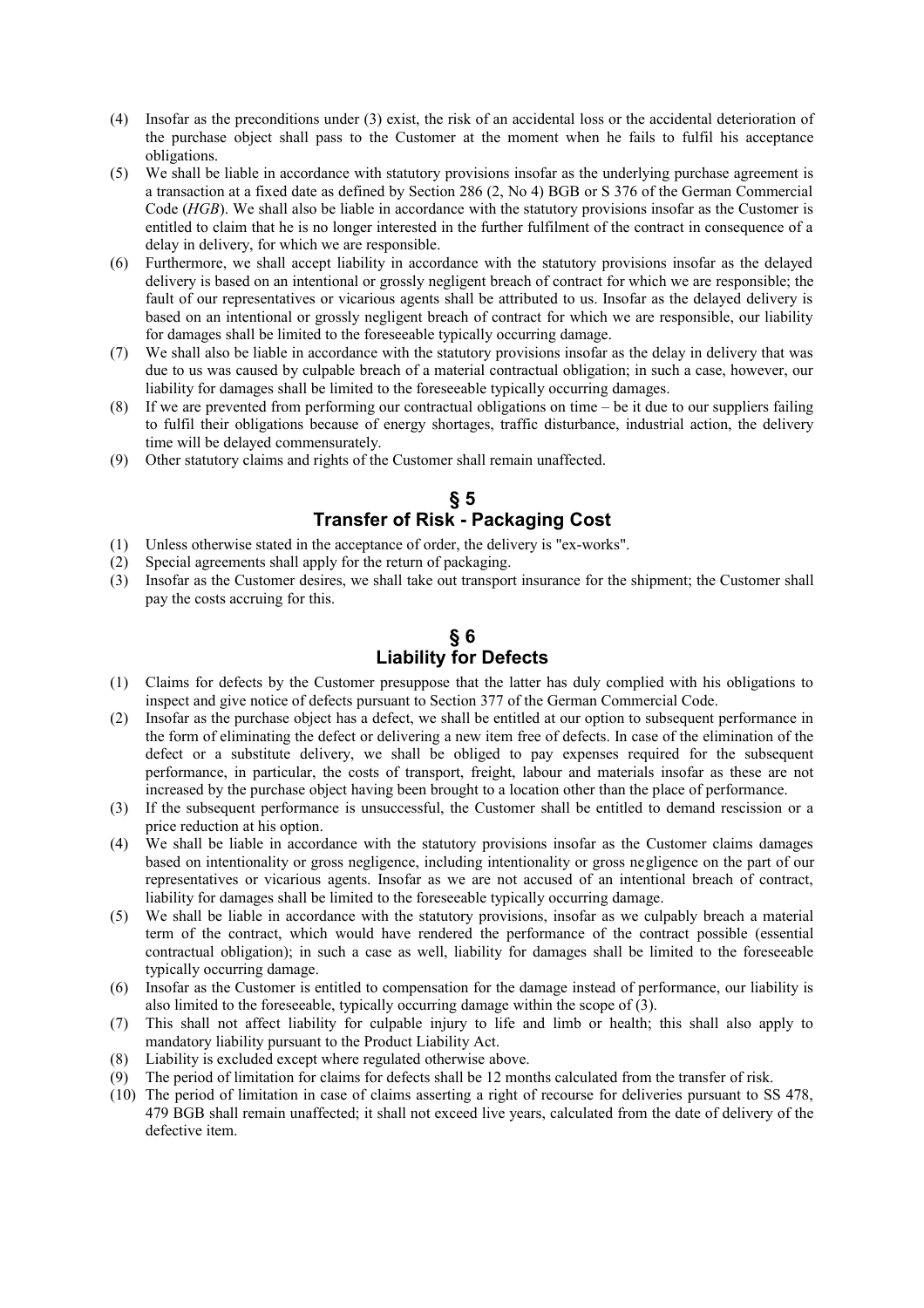### **§ 7 Joint Liability**

- (1) Liability for damages further than provided for under § 6 above is excluded irrespective of the legal nature of the claim submitted. This shall apply in particular for claims for damages for negligence in contracting, for other breaches of obligations or for claims in tort for compensation for material damage pursuant to §823 German Civil Code (BGB).
- (2) The limitation in accordance with (1) above shall also apply insofar as the Customer demands reimbursement of useless expenditures in place of a claim for compensation for the damage.
- (3) Insofar as claims against us for damages are excluded or limited, this shall apply with regard to the personal liability for damages of our employees, associates, representatives and vicarious agents.

# **§ 8 Reservation of Title**

- (1) We reserve title to the purchase object until receipt of all payments under the contractual relationship with the Customer. In the event of behaviour of the Customer in breach of contract, in particular default of payment, we shall be entitled to take the purchase object back. If we take the purchase object back, this shall be deemed to be a rescission of contract. After taking the purchase object back, we shall have the right to sell it and set off the proceeds against the purchaser's liabilities – after deducting the appropriate realisation costs.
- (2) The Customer shall be obliged to take care of the purchase object; in particular, he is obliged to insure it at a sufficient replacement value at his own expense against damage by fire, water and theft. Insofar as maintenance and inspection work is necessary, the Customer must carry this out in good time at his own expense.
- (3) The Customer shall inform us in writing immediately of seizures or other interventions by third parties so that we can institute proceedings pursuant to Section of the 771 of the German Code of Civil Procedure (*ZPO*). Insofar as the third party is unable to reimburse us the judicial and extra-judicial costs of an action as defined by Section 771 of the German Code of Civil Procedure, the Customer shall be liable for the loss incurred to us.
- (4) The Customer shall be entitled to sell the purchase object in the course of his ordinary business; the Customer hereby assigns to us all claims against his buyers or third parties that accrue to him under the resale in the amount of the final invoice amount (including VAT) of our claim, irrespective of whether the purchase object was sold with or without processing. The Customer shall retain the right of recovery of the debt even after he has assigned the claim to us. Our right to collect the payment ourselves remains unaffected hereof; nevertheless, we commit ourselves not to collect these receivables as long as the ordering party fulfils his obligation to pay appropriately, is not in default of payment and, in particular, no application for the initiation of insolvency or arbitration proceedings has been submitted and payments have not been suspended. Should this, however, be the case, we would be entitled to demand that the ordering party inform us of all assigned receivables and the debtors hereof, that he make all indications required for collection, hand out the necessary documentation and inform the debtors of the assignment.
- (5) The processing or modification of the purchase object by the customer will always be carried out on our behalf. In case the purchase object is used to manufacture other goods that are not in our possession, we shall acquire ownership of the new objects in the ratio of the value of the purchase object (final invoice amount, including VAT) to the other processed objects at the time of processing. The provisions that apply to objects of sale supplied under reservation of title shall also apply to objects created by processing.
- (6) If the purchase object is inextricably mixed with other objects that do not belong to us, we shall acquire coownership of the new object in the ratio of the value of the purchase object (final amount of the invoice including VAT) to the other mixed objects at the time of mixing. If mixing is carried out in such a way that the Customer's object is recognisable as the main object, it is deemed to be agreed that the Customer assigns pro rate co-ownership to us. The Customer shall hold the co-ownership created in this way in safe custody for us.
- (7) To secure our claims against him, the Customer shall also assign all claims against a third party that accrue to him through the connection of the purchase object to property.
- (8) We shall be obliged on demand by the Customer to release the security to which we are entitled insofar as the realisable value of our security exceeds the value of the debts to be secured by more than 10%; we shall be entitled to select the security that is to be released.